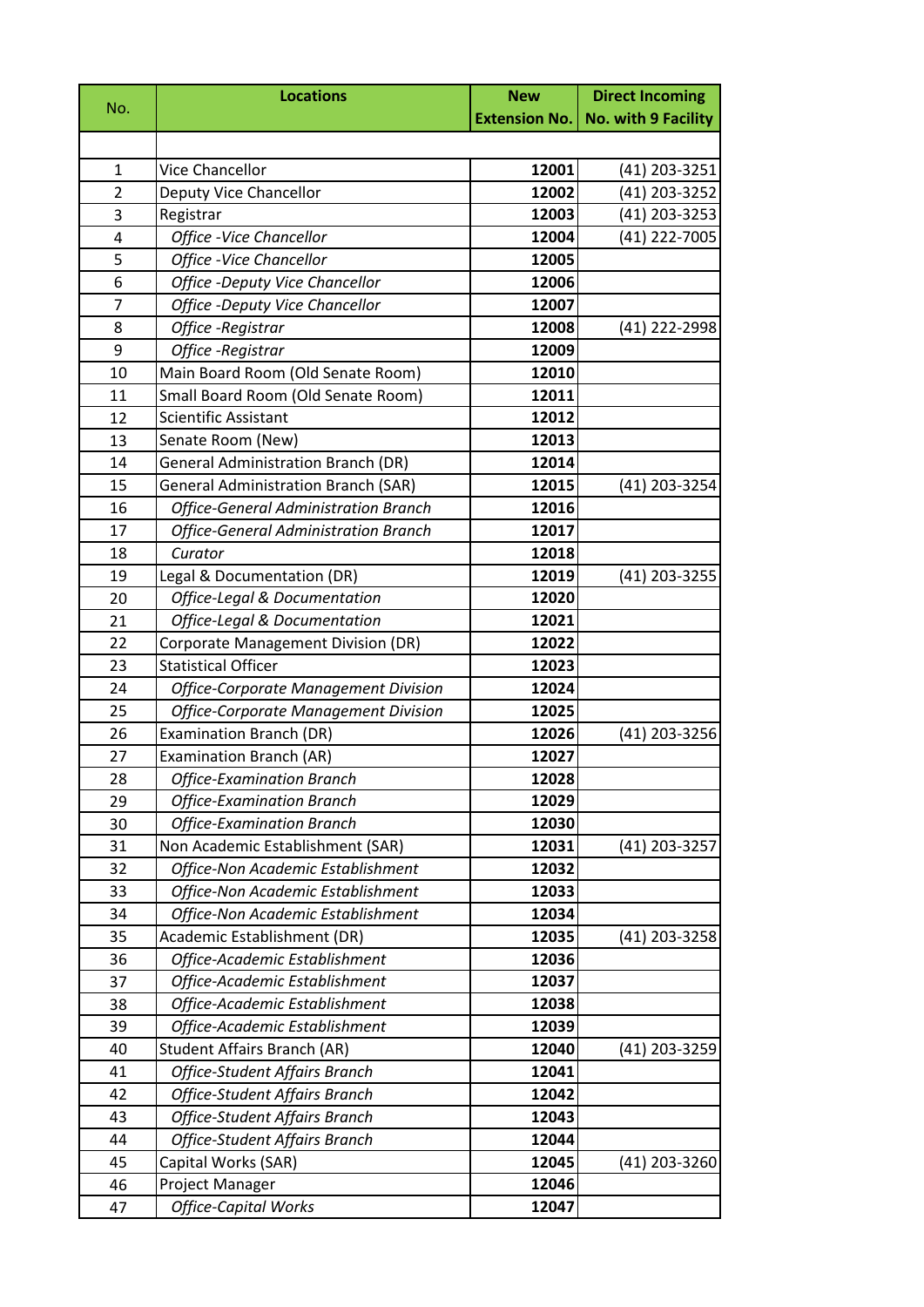|     | <b>Locations</b>                    | <b>New</b>           | <b>Direct Incoming</b>     |
|-----|-------------------------------------|----------------------|----------------------------|
| No. |                                     | <b>Extension No.</b> | <b>No. with 9 Facility</b> |
| 48  | <b>Office-Capital Works</b>         | 12048                |                            |
| 49  | <b>Office-Capital Works</b>         | 12049                |                            |
| 50  | <b>Bursar</b>                       | 12050                | (41) 203-3261              |
| 51  | Office-Bursar                       | 12051                |                            |
| 52  | Office-Bursar                       | 12052                |                            |
| 53  | Salaries & Loans Branch (SAB)       | 12053                |                            |
| 54  | Office-Salaries & Loans             | 12054                |                            |
| 55  | <b>Office-Salaries &amp; Loans</b>  | 12055                |                            |
| 56  | Office-Salaries & Loans             | 12056                |                            |
| 57  | <b>Accounts Branch (SAB)</b>        | 12057                |                            |
| 58  | Office-Accounts                     | 12058                |                            |
| 59  | Office-Accounts                     | 12059                |                            |
| 60  | Office-Accounts                     | 12060                |                            |
| 61  | Payments Branch (SAB)               | 12061                | (41) 203-3262              |
| 62  | Office-Payments                     | 12062                |                            |
| 63  | Office-Payments                     | 12063                |                            |
| 64  | Office-Payments                     | 12064                |                            |
| 65  | Supply Branch (SAB)                 | 12065                | $(41)$ 203-3263            |
| 66  | Supply Branch (SAB)                 | 12066                |                            |
| 67  | Office-Supply                       | 12067                |                            |
| 68  | Office-Supply                       | 12068                |                            |
| 69  | Office-Supply                       | 12069                |                            |
| 70  | Internal Audit Branch (SIA)         | 12070                |                            |
| 71  | Internal Audit Branch (SIA)         | 12071                |                            |
| 72  | <b>Office-Internal Audit Branch</b> | 12072                |                            |
| 73  | Office-Internal Audit Branch        | 12073                |                            |
| 74  | <b>Office-Internal Audit Branch</b> | 12074                |                            |
| 75  | Senior Student Counselor            | 12075                | (41) 203-3264              |
| 76  | Office-Senior Student Counselor     | 12076                |                            |
| 77  | Shroff Counter 1                    | 12077                |                            |
| 78  | Shroff Counter 2                    | 12078                |                            |
| 79  | <b>Main Stores</b>                  | 12079                |                            |
| 80  | <b>Works Engineer</b>               | 12080                | (41) 203-3265              |
| 81  | <b>Works Engineer</b>               | 12081                | (41) 203-3266              |
| 82  | Office-Works Engineer               | 12082                |                            |
| 83  | Office-Works Engineer               | 12083                |                            |
| 84  | Office-Works Engineer               | 12084                |                            |
| 85  | Office-Works Engineer               | 12085                |                            |
| 86  | Generator & Panel Board Room        | 12086                |                            |
| 87  | <b>Electrician Room</b>             | 12087                |                            |
| 88  | Maintenance-Stores                  | 12088                |                            |
| 89  | Record Room                         | 12089                |                            |
| 90  | Government Audit Branch             | 12090                |                            |
| 91  | Office-Government Audit Branch      | 12091                |                            |
| 92  | VC Lodge                            | 12092                |                            |
| 93  | <b>Guest House</b>                  | 12093                |                            |
| 94  | <b>Bachular Quarters</b>            | 12094                |                            |
| 95  | Drivers Room                        | 12095                |                            |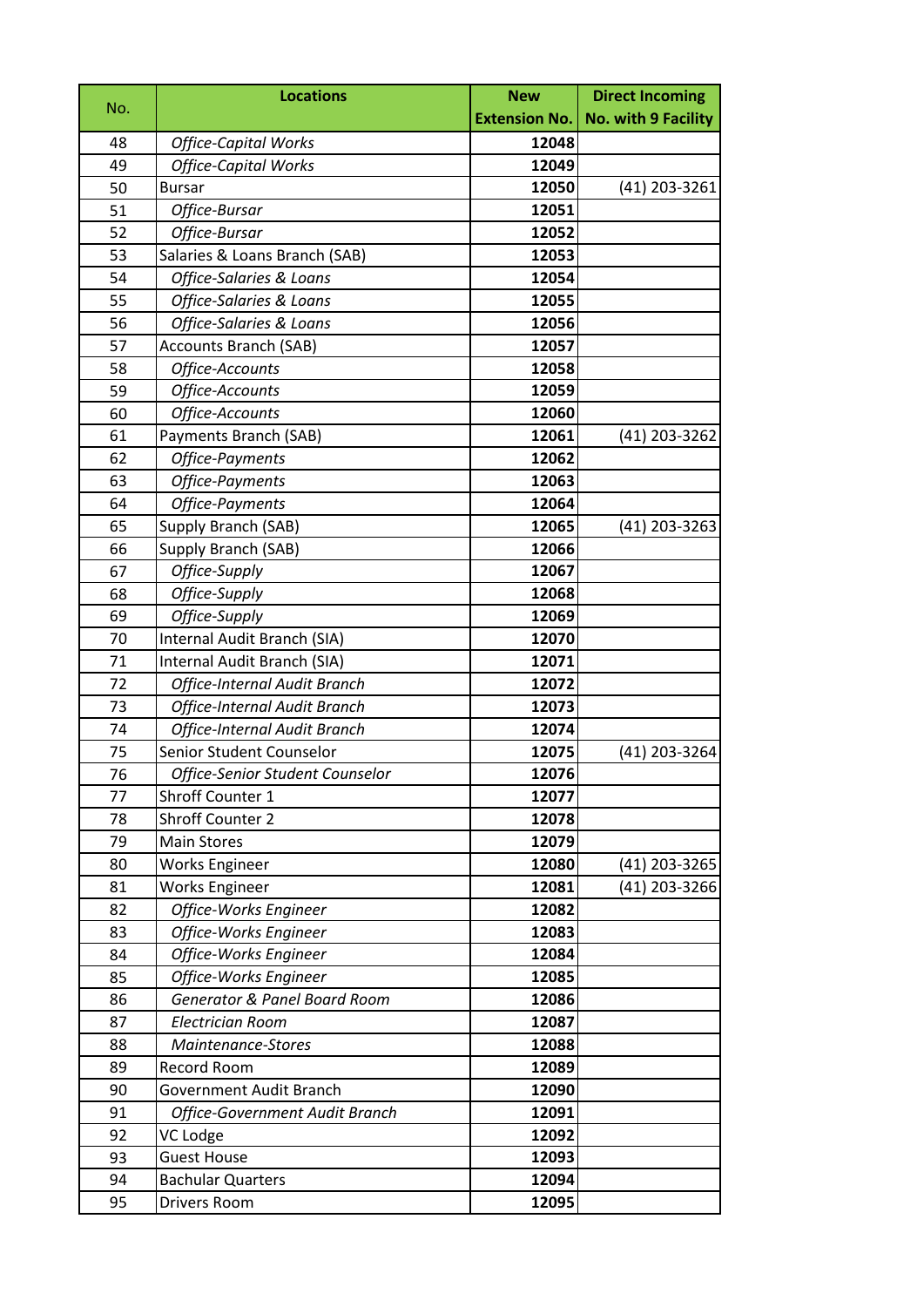| No. | <b>Locations</b>                        | <b>New</b>           | <b>Direct Incoming</b>     |
|-----|-----------------------------------------|----------------------|----------------------------|
|     |                                         | <b>Extension No.</b> | <b>No. with 9 Facility</b> |
| 96  | <b>Spares</b>                           | 12096                |                            |
| 97  | Spares                                  | 12097                |                            |
| 98  | <b>Spares</b>                           | 12098                |                            |
| 99  | <b>Spares</b>                           | 12099                |                            |
| 100 | Director- External Exam(DCEU)           | 12100                | (41) 203-3267              |
| 101 | AR-External Exam(DCEU)                  | 12101                |                            |
| 102 | Office- External Exam (DCEU)            | 12102                |                            |
| 103 | Office- External Exam (DCEU)            | 12103                |                            |
| 104 | Office- External Exam (DCEU)            | 12104                |                            |
| 105 | Office- External Exam (DCEU)            | 12105                |                            |
| 106 | Dirctor-International Affairs (CINTA)   | 12106                |                            |
| 107 | <b>AR-International Affairs (CINTA)</b> | 12107                |                            |
| 108 | Office- International Affairs (CINTA)   | 12108                |                            |
| 109 | Office- International Affairs (CINTA)   | 12109                |                            |
| 110 | Office- International Affairs (CINTA)   | 12110                |                            |
| 111 | Office- International Affairs (CINTA)   | 12111                |                            |
| 112 | Dirctor-Technology Transfer (TTO)       | 12112                |                            |
| 113 | AR-Technology Transfer (TTO)            | 12113                |                            |
| 114 | Office-Technology Transfer (TTO)        | 12114                |                            |
| 115 | Office-Technology Transfer (TTO)        | 12115                |                            |
| 116 | Office-Technology Transfer (TTO)        | 12116                |                            |
| 117 | Office-Technology Transfer (TTO)        | 12117                |                            |
| 118 | <b>Dirctor-Quality Assurence</b>        | 12118                |                            |
| 119 | <b>AR-Quality Assurence</b>             | 12119                |                            |
| 120 | <b>Office- Quality Assurence</b>        | 12120                |                            |
| 121 | <b>Office- Quality Assurence</b>        | 12121                |                            |
| 122 | <b>Office- Quality Assurence</b>        | 12122                |                            |
| 123 | <b>Office- Quality Assurence</b>        | 12123                |                            |
| 124 | <b>Office- Quality Assurence</b>        | 12124                |                            |
| 125 | Director-Physical Education             | 12125                |                            |
| 126 | <b>Office- Physical Education</b>       | 12126                |                            |
| 127 | <b>Office- Physical Education</b>       | 12127                |                            |
| 128 | <b>Office- Physical Education</b>       | 12128                |                            |
| 129 | <b>Office- Physical Education</b>       | 12129                |                            |
| 130 | <b>Office- Physical Education</b>       | 12130                |                            |
| 131 | <b>Office- Physical Education</b>       | 12131                |                            |
| 132 | <b>Office- Physical Education</b>       | 12132                |                            |
| 133 | <b>Office- Physical Education</b>       | 12133                |                            |
| 134 | <b>Office- Physical Education</b>       | 12134                |                            |
| 135 | <b>Office- Physical Education</b>       | 12135                |                            |
| 136 | Director-AHEAD/OTS                      | 12136                |                            |
| 137 | Office-AHEAD/OTS                        | 12137                |                            |
| 138 | Office-AHEAD/OTS                        | 12138                |                            |
| 139 | Office-AHEAD/OTS                        | 12139                |                            |
| 140 | Director- Staff Development Center      | 12140                |                            |
| 141 | Office-Staff Development Center         | 12141                |                            |
| 142 | Office-Staff Development Center         | 12142                |                            |
| 143 | Office-Staff Development Center         | 12143                |                            |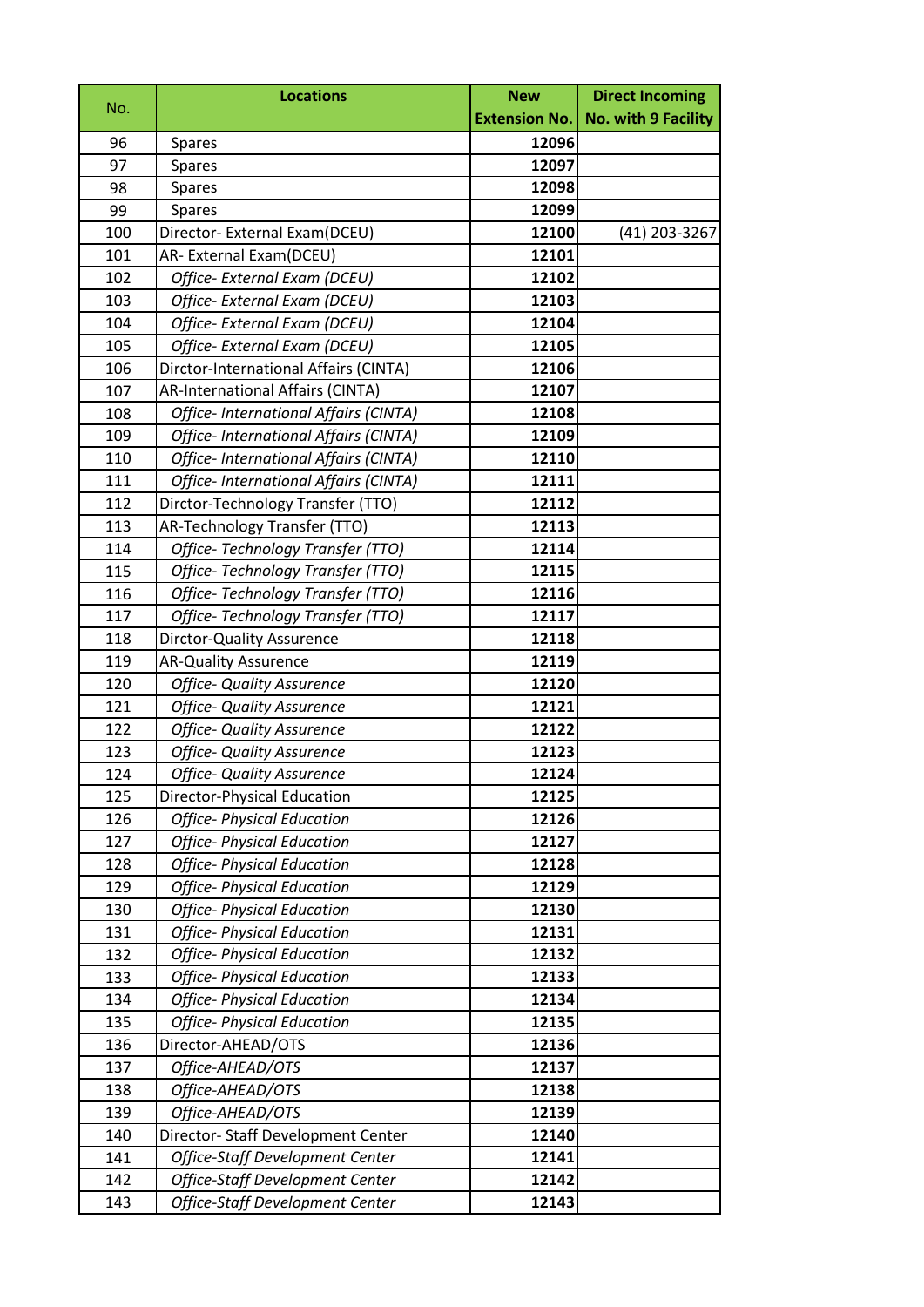| No. | <b>Locations</b>                        | <b>New</b>           | <b>Direct Incoming</b>     |
|-----|-----------------------------------------|----------------------|----------------------------|
|     |                                         | <b>Extension No.</b> | <b>No. with 9 Facility</b> |
| 144 | Office-Staff Development Center         | 12144                |                            |
| 145 | Director- Career Guidence Unit          | 12145                |                            |
| 146 | Office- Career Guidence Unit            | 12146                |                            |
| 147 | Office- Career Guidence Unit            | 12147                |                            |
| 148 | Office- Career Guidence Unit            | 12148                |                            |
| 149 | Office- Career Guidence Unit            | 12149                |                            |
| 150 | Chief Security Officer (CSO)            | 12150                | (41) 203-3268              |
| 151 | Office- Chief Security Officer          | 12151                |                            |
| 152 | Office- Chief Security Officer          | 12152                |                            |
| 153 | Office- Chief Security Officer          | 12153                |                            |
| 154 | <b>Main Gate</b>                        | 12154                |                            |
| 155 | VC Lodge                                | 12155                |                            |
| 156 | Vc Lodge gate                           | 12156                |                            |
| 157 | <b>Administration Block (Reception)</b> | 12157                |                            |
| 158 | Rasandeniya Gate                        | 12158                |                            |
| 159 | <b>Printing Unit</b>                    | 12159                |                            |
| 160 | Rabindranath Tagore Auditirum           | 12160                |                            |
| 161 | Rabindranath Tagore Auditirum-Elec Room | 12161                |                            |
| 162 | SANASA                                  | 12162                |                            |
| 163 | <b>Cleaning Service</b>                 | 12163                |                            |
| 164 | <b>Bank of Ceylon</b>                   | 12164                |                            |
| 165 | Canteen Santhagaraya                    | 12165                |                            |
| 166 | Hostel No.01                            | 12166                |                            |
| 167 | Hostel No.02                            | 12167                |                            |
| 168 | Hostel No.03                            | 12168                |                            |
| 169 | <b>Spares</b>                           | 12169                |                            |
| 170 | <b>Spares</b>                           | 12170                |                            |
| 171 | <b>Spares</b>                           | 12171                |                            |
| 172 | Spares                                  | 12172                |                            |
| 173 | IT                                      | 12180                |                            |
| 174 | <b>Spares</b>                           | 12181                |                            |
| 175 | Spares                                  | 12182                |                            |
| 176 | Spares                                  | 12183                |                            |
| 177 | Marshal                                 | 12190                |                            |
| 178 | Spares                                  | 12191                |                            |
| 179 | <b>Spares</b>                           | 12191                |                            |
| 180 | <b>Spares</b>                           | 12192                |                            |
| 181 | <b>Chief Medical Officer</b>            | 12200                | (41) 203-3269              |
| 182 | Medical officer-1                       | 12201                |                            |
| 183 | Medical officer-2                       | 12202                |                            |
| 184 | Medical officer-3                       | 12203                |                            |
| 185 | <b>Dental Doctor</b>                    | 12204                |                            |
| 186 | Office-Medical center                   | 12205                |                            |
| 187 | Office-Medical center                   | 12206                |                            |
| 188 | Office-Medical center                   | 12207                |                            |
| 189 | Office-Medical center                   | 12208                |                            |
| 190 | Office-Medical center                   | 12209                |                            |
| 191 | <b>Spares</b>                           | 12210                |                            |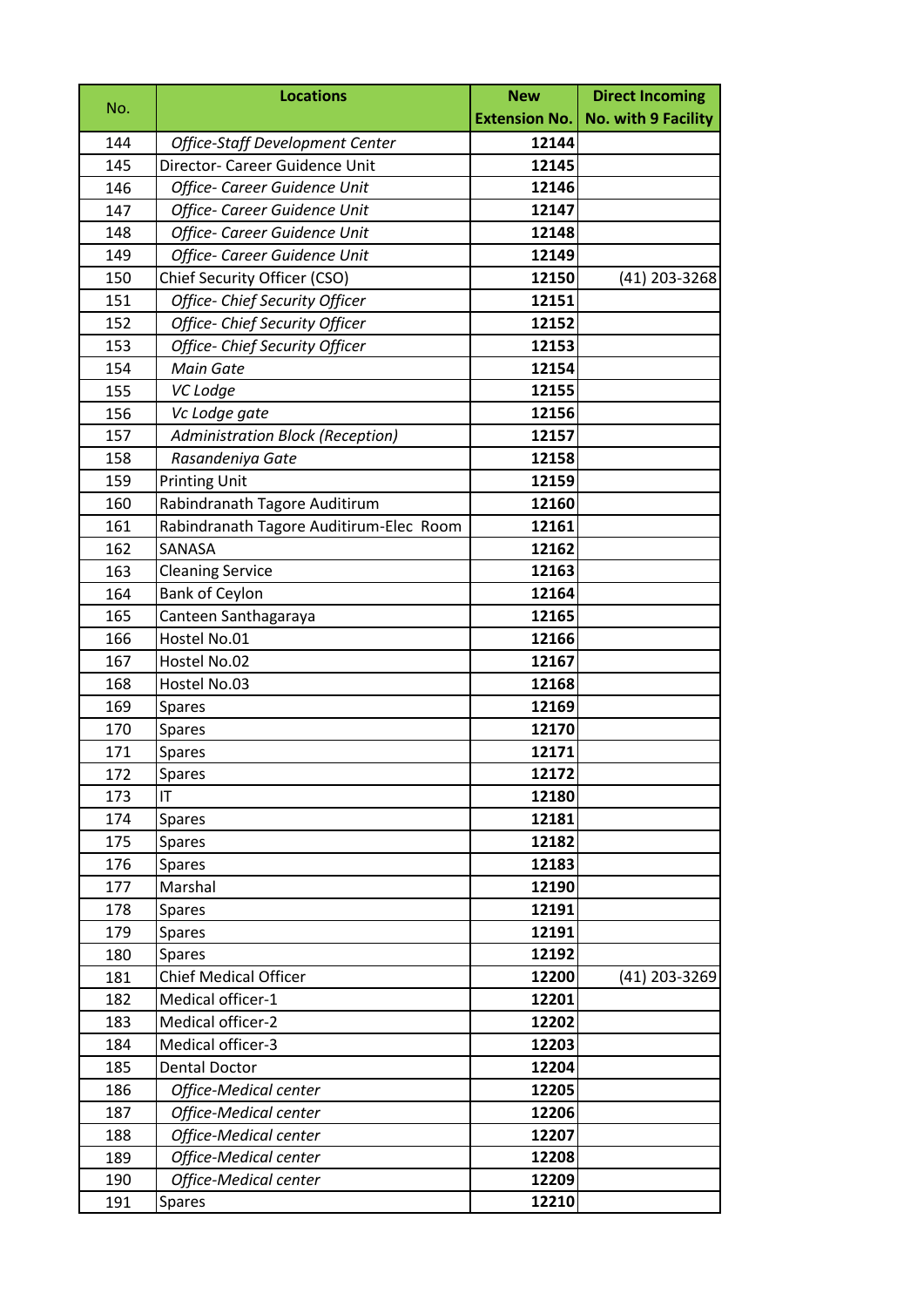| No. | <b>Locations</b>                                   | <b>New</b>           | <b>Direct Incoming</b> |
|-----|----------------------------------------------------|----------------------|------------------------|
|     |                                                    | <b>Extension No.</b> | No. with 9 Facility    |
| 192 | Spares                                             | 12211                |                        |
| 193 | Spares                                             | 12212                |                        |
| 194 | Librarian                                          | 12300                | (41) 203-3270          |
| 195 | <b>SAR Library Services</b>                        | 12301                |                        |
| 196 | <b>SAR Library Services</b>                        | 12302                |                        |
| 197 | <b>Office-SAR Library Services</b>                 | 12303                |                        |
| 198 | <b>Office-SAR Library Services</b>                 | 12304                |                        |
| 199 | <b>Office-SAR Library Services</b>                 | 12305                |                        |
| 200 | <b>Office-SAR Library Services</b>                 | 12306                |                        |
| 201 | <b>Office-SAR Library Services</b>                 | 12307                |                        |
| 202 | <b>Office-SAR Library Services</b>                 | 12308                |                        |
| 203 | <b>Office-SAR Library Services</b>                 | 12309                |                        |
| 204 | <b>Office-SAR Library Services</b>                 | 12310                |                        |
| 205 | <b>Office-SAR Library Services</b>                 | 12311                |                        |
| 206 | <b>Office-SAR Library Services</b>                 | 12312                |                        |
| 207 | <b>Office-SAR Library Services</b>                 | 12313                |                        |
| 208 | <b>Office-SAR Library Services</b>                 | 12314                |                        |
| 209 | Senor Assitant Librarian-Mr.Nimal                  | 12315                |                        |
| 210 | Senor Assitant Librarian-Mr.Lal                    | 12316                |                        |
| 211 | Senor Assitant Librarian-Mr.Kushal                 | 12317                |                        |
| 212 | Senor Assitant Librarian-Mrs.Sakunthala            | 12318                |                        |
| 213 | Senor Assitant Librarian-Ms. Theja                 | 12319                |                        |
| 214 | Lending Counter                                    | 12320                |                        |
| 215 | Ceylon Room                                        | 12321                |                        |
| 216 | Legal Deposit                                      | 12322                |                        |
| 217 | Spares                                             | 12323                |                        |
| 218 | Spares                                             | 12324                |                        |
| 219 | Spares                                             | 12325                |                        |
|     | <b>Faculty of Graduate Studies</b>                 |                      |                        |
| 220 | Dean                                               | 12400                | (41) 203-3271          |
| 221 | Senior Assitant Registarr (SAR)                    | 12401                |                        |
| 222 | <b>Office-Senior Assitant Registarr</b>            | 12402                |                        |
| 223 | <b>Office-Senior Assitant Registarr</b>            | 12403                |                        |
| 224 | <b>Office-Senior Assitant Registarr</b>            | 12404                |                        |
| 225 | <b>Office-Senior Assitant Registarr</b>            | 12405                |                        |
| 226 | <b>Office-Senior Assitant Registarr</b>            | 12406                |                        |
| 227 | <b>Office-Senior Assitant Registarr</b>            | 12407                |                        |
| 228 | Senior Assitant Bursar (SAB)                       | 12408                |                        |
| 229 | <b>Office-Senior Assitant Bursar</b>               | 12409                |                        |
| 230 | <b>Office-Senior Assitant Bursar</b>               | 12410                |                        |
| 231 | <b>Office-Senior Assitant Bursar</b>               | 12411                |                        |
| 232 | <b>Office-Senior Assitant Bursar</b>               | 12412                |                        |
| 233 | <b>Office-Senior Assitant Bursar</b>               | 12413                |                        |
| 234 | <b>Office-Senior Assitant Bursar</b>               | 12414                |                        |
| 235 | Spares                                             | 12415                |                        |
| 236 | <b>Spares</b>                                      | 12416                |                        |
| 237 | <b>Spares</b>                                      | 12417                |                        |
|     | <b>Faculty of Humanities &amp; Social Sciences</b> |                      |                        |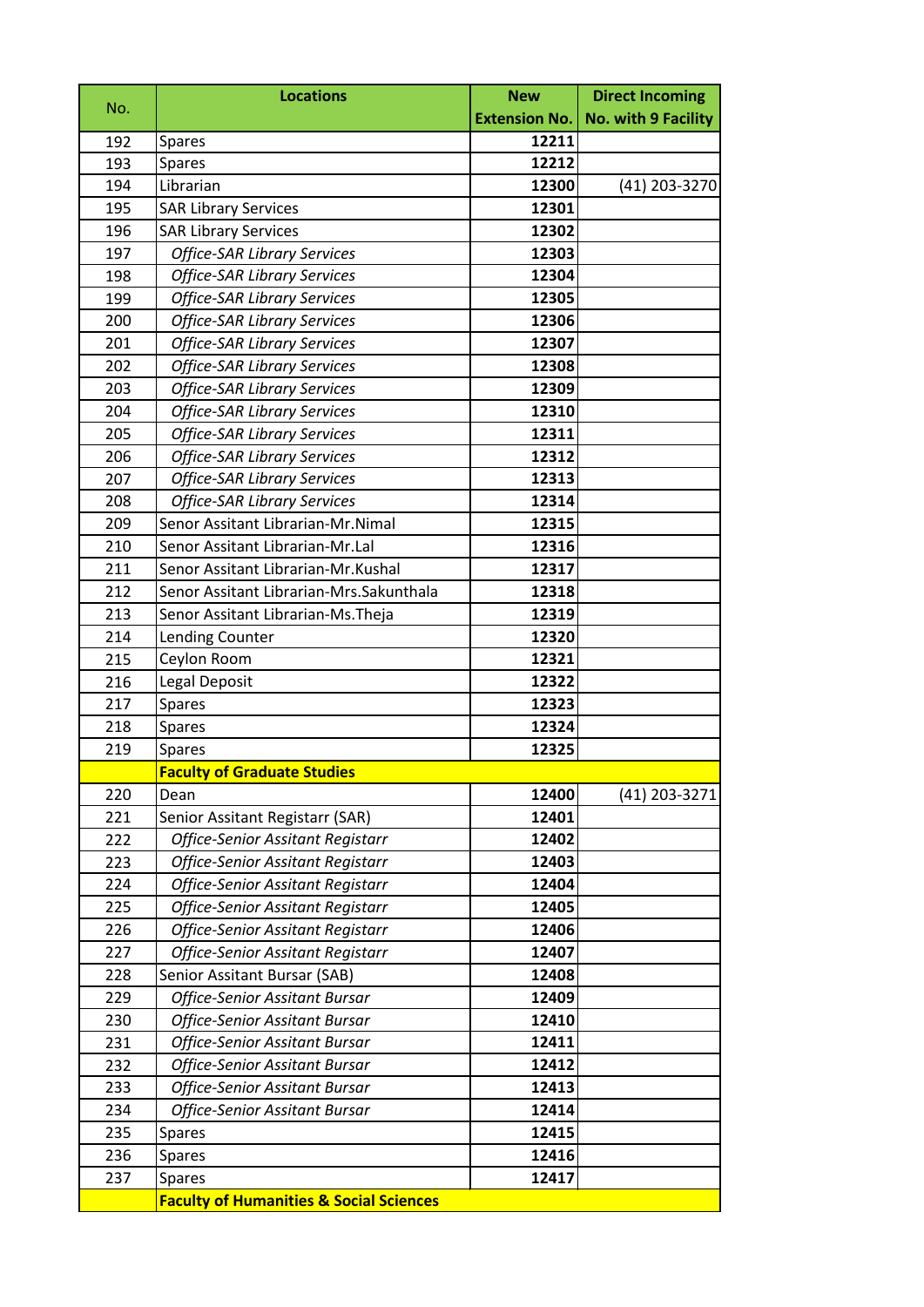|     | <b>Locations</b>                     | <b>New</b>           | <b>Direct Incoming</b> |
|-----|--------------------------------------|----------------------|------------------------|
| No. |                                      | <b>Extension No.</b> | No. with 9 Facility    |
| 238 | Dean                                 | 13000                | (41) 203-3272          |
| 239 | Deputy Registrar (DR)                | 13001                |                        |
| 240 | Office- Deputy Registrar             | 13002                |                        |
| 241 | <b>Office- Deputy Registrar</b>      | 13003                |                        |
| 242 | <b>Office- Deputy Registrar</b>      | 13004                |                        |
| 243 | Office- Deputy Registrar             | 13005                |                        |
| 244 | <b>Office- Deputy Registrar</b>      | 13006                |                        |
| 245 | <b>Office- Deputy Registrar</b>      | 13007                |                        |
| 246 | <b>Office- Deputy Registrar</b>      | 13008                |                        |
| 247 | Course Unit                          | 13009                |                        |
| 248 | <b>Course Unit</b>                   | 13010                |                        |
| 249 | <b>Cultural Center</b>               | 13011                |                        |
| 250 | <b>Cultural Center</b>               | 13012                |                        |
| 251 | Computer Lab 01                      | 13013                |                        |
| 252 | Computer Lab 02                      | 13014                |                        |
| 253 | Computer Lab 03                      | 13015                |                        |
| 254 | Computer Lab 04                      | 13016                |                        |
| 255 | Spares                               | 13017                |                        |
| 256 | <b>Spares</b>                        | 13018                |                        |
| 257 | <b>Spares</b>                        | 13019                |                        |
| 258 | <b>Head- Department of Economics</b> | 13100                |                        |
| 259 | Office -Head Econ                    | 13101                |                        |
| 260 | Office -Head Econ                    | 13102                |                        |
| 261 | Office -Head Econ                    | 13103                |                        |
| 262 | Office -Head Econ                    | 13104                |                        |
| 263 | Office -Head Econ                    | 13105                |                        |
| 264 | Office -Head Econ                    | 13106                |                        |
| 265 | Office -Head Econ                    | 13107                |                        |
| 266 | <b>Computer Unit</b>                 | 13108                |                        |
| 267 | Spares                               | 13109                |                        |
| 268 | <b>Spares</b>                        | 13110                |                        |
| 269 | Spares                               | 13111                |                        |
| 270 | <b>Head-Department of Geography</b>  | 13200                |                        |
| 271 | Office -Geography                    | 13201                |                        |
| 272 | Office -Geography                    | 13202                |                        |
| 273 | Office -Geography                    | 13203                |                        |
| 274 | Office -Geography                    | 13204                |                        |
| 275 | Office -Geography                    | 13205                |                        |
| 276 | Office -Geography                    | 13206                |                        |
| 277 | Ms.W.V.K. Dayalatha                  | 13207                |                        |
| 278 | Mr.G.P.T.S. Hemakumara               | 13208                |                        |
| 279 | Prof.Hewage                          | 13209                |                        |
| 280 | Dr.(Mrs) S.K.Mohamed Ali             | 13210                |                        |
| 281 | Prof.M.Rathnayake                    | 13211                |                        |
| 282 | Mr.M.M.A.Razzaq                      | 13212                |                        |
| 283 | <b>Technical Officer</b>             | 13213                |                        |
| 284 | Computer Room                        | 13214                |                        |
| 285 | <b>Spares</b>                        | 13215                |                        |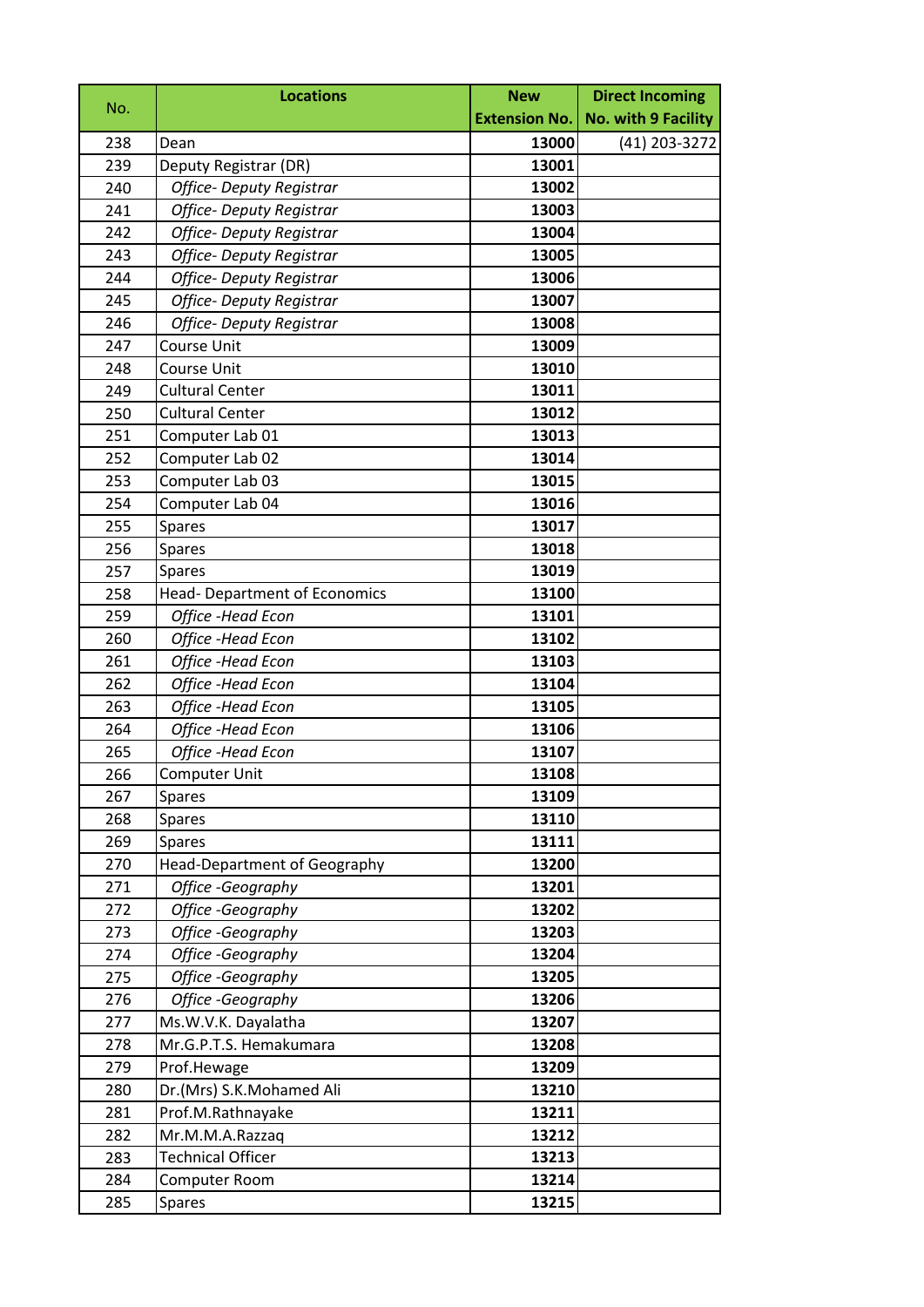|     | <b>Locations</b>                           | <b>New</b>           | <b>Direct Incoming</b> |
|-----|--------------------------------------------|----------------------|------------------------|
| No. |                                            | <b>Extension No.</b> | No. with 9 Facility    |
| 286 | <b>Spares</b>                              | 13216                |                        |
| 287 | <b>Spares</b>                              | 13217                |                        |
| 288 | Head-Department of History & Archeology    | 13300                |                        |
| 289 | Office - History & Archeology              | 13301                |                        |
| 290 | Office - History & Archeology              | 13302                |                        |
| 291 | Office - History & Archeology              | 13303                |                        |
| 292 | Office - History & Archeology              | 13304                |                        |
| 293 | Office - History & Archeology              | 13305                |                        |
| 294 | Office - History & Archeology              | 13306                |                        |
| 295 | Prof. Wawage                               | 13307                |                        |
| 296 | Lecturer's Room1                           | 13308                |                        |
| 297 | Lecturer's Room2                           | 13309                |                        |
| 298 | Lecturer's Room3                           | 13310                |                        |
| 299 | Dr.B.H.M.W.Bohingamuwa                     | 13311                |                        |
| 300 | <b>Spares</b>                              | 13312                |                        |
| 301 | <b>Spares</b>                              | 13313                |                        |
| 302 | <b>Spares</b>                              | 13314                |                        |
| 303 | <b>Head-Department of Sinhala</b>          | 13400                |                        |
| 304 | Office - Sinhala                           | 13401                |                        |
| 305 | Office - Sinhala                           | 13402                |                        |
| 306 | Office - Sinhala                           | 13403                |                        |
| 307 | Office - Sinhala                           | 13404                |                        |
| 308 | Office - Sinhala                           | 13405                |                        |
| 309 | Office - Sinhala                           | 13406                |                        |
| 310 | Prof.Jayantha Amarasinghe                  | 13407                |                        |
| 311 | Prof.K.G.Amarasekara                       | 13408                |                        |
| 312 | Mrs.Lokeshwari Karunarathne                | 13409                |                        |
| 313 | Prof.Dharma Rajapakshe                     | 13410                |                        |
| 314 | Lecturers Room                             | 13411                |                        |
| 315 | Spares                                     | 13412                |                        |
| 316 | Spares                                     | 13413                |                        |
| 317 | <b>Spares</b>                              | 13414                |                        |
| 318 | Head-Department of Pali & Buddhist Studies | 13500                |                        |
| 319 | Office - Pali & Buddhist Studies           | 13501                |                        |
| 320 | Office - Pali & Buddhist Studies           | 13502                |                        |
| 321 | Office - Pali & Buddhist Studies           | 13503                |                        |
| 322 | Office - Pali & Buddhist Studies           | 13504                |                        |
| 323 | Office - Pali & Buddhist Studies           | 13505                |                        |
| 324 | Office - Pali & Buddhist Studies           | 13506                |                        |
| 325 | Lecturers Room 1                           | 13507                |                        |
| 326 | Lecturers Room 2                           | 13508                |                        |
| 327 | Spares                                     | 13509                |                        |
| 328 | Spares                                     | 13510                |                        |
| 329 | <b>Spares</b>                              | 13511                |                        |
| 330 | <b>Head-Department of Sociology</b>        | 13600                |                        |
| 331 | Office - Sociology                         | 13601                |                        |
| 332 | Office - Sociology                         | 13602                |                        |
| 333 | Office - Sociology                         | 13603<br>13604       |                        |
| 334 | Office - Sociology                         |                      |                        |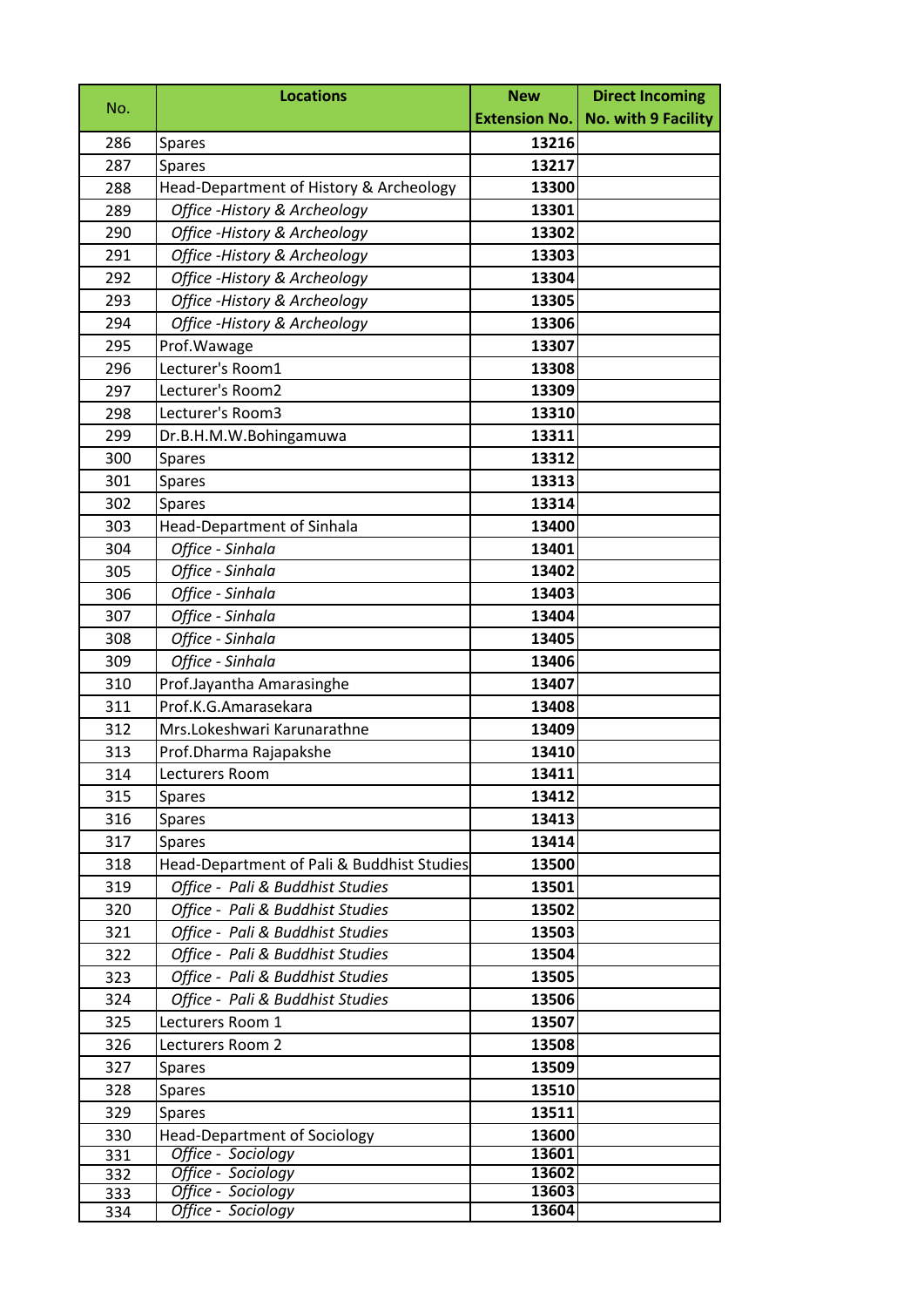| No.        | <b>Locations</b>                                           | <b>New</b>           | <b>Direct Incoming</b>     |
|------------|------------------------------------------------------------|----------------------|----------------------------|
|            |                                                            | <b>Extension No.</b> | <b>No. with 9 Facility</b> |
| 335        | Office - Sociology                                         | 13605                |                            |
| 336        | Office - Sociology                                         | 13606                |                            |
| 337        | Office - Sociology                                         | 13607                |                            |
| 338        | Lecturers Room 1                                           | 13608                |                            |
| 339        | Lecturers Room 2                                           | 13609                |                            |
| 340        | Prof.A.K.G.Jayasinghe                                      | 13610                |                            |
| 341        | Norhed/CPDS Project Office                                 | 13611                |                            |
| 342        | Lecturers Room 3                                           | 13612                |                            |
| 343        | <b>Spares</b>                                              | 13613                |                            |
| 344        | <b>Spares</b>                                              | 13614                |                            |
| 345        | <b>Spares</b>                                              | 13615                |                            |
| 346        | Head-Department of English & Linguistics                   | 13700                |                            |
| 347        | Office - English & Linguistics                             | 13701                |                            |
| 348        | Office - English & Linguistics                             | 13702                |                            |
| 349        | Office - English & Linguistics                             | 13703                |                            |
| 350        | Office - English & Linguistics                             | 13704                |                            |
| 351        | Office - English & Linguistics                             | 13705                |                            |
| 352        | Office - English & Linguistics                             | 13706                |                            |
| 353        | <b>Spares</b>                                              | 13707                |                            |
| 354        | <b>Spares</b>                                              | 13708                |                            |
| 355        | Spares                                                     | 13709                |                            |
|            | <b>Faculty of Science</b>                                  |                      |                            |
| 356        | Dean                                                       | 14000                | (41) 203-3273              |
| 357        | Senior Assitant Registarr (SAR)                            | 14001                |                            |
| 358        | <b>Office-Senior Assitant Registarr</b>                    | 14002                |                            |
| 359        | <b>Office-Senior Assitant Registarr</b>                    | 14003                |                            |
| 360        | <b>Office-Senior Assitant Registarr</b>                    | 14004                |                            |
| 361        | <b>Office-Senior Assitant Registarr</b>                    | 14005                |                            |
| 362        | <b>Office-Senior Assitant Registarr</b>                    | 14006                |                            |
| 363        | Office-Senior Assitant Registarr                           | 14007                |                            |
| 364        | Course Unit                                                | 14008                |                            |
| 365        | <b>Board Room</b>                                          | 14009                |                            |
| 366        | <b>Spares</b>                                              | 14010                |                            |
| 367        | <b>Spares</b>                                              | 14011                |                            |
| 368        | <b>Spares</b>                                              | 14012                |                            |
| 369        | <b>Head-Department of Mathematics</b>                      | 14100                |                            |
| 370        | <b>Office - Mathematics</b>                                | 14101                |                            |
| 371        | <b>Office - Mathematics</b>                                | 14102                |                            |
| 372        | <b>Office - Mathematics</b>                                | 14103                |                            |
| 373        | <b>Office - Mathematics</b><br><b>Office - Mathematics</b> | 14104<br>14105       |                            |
| 374<br>375 | <b>Office - Mathematics</b>                                | 14106                |                            |
| 376        | Prof.L.A.L.W.Jayasekara                                    | 14107                |                            |
| 377        | <b>Staff Room</b>                                          | 14108                |                            |
| 378        | Dr.D.M.Samarathunga                                        | 14109                |                            |
| 379        | Dr.M.k.Abeyrathne                                          | 14110                |                            |
| 380        | Prof.P.A.Jayantha                                          | 14111                |                            |
| 381        | Mrs.K.C.N.Shanthidevi                                      | 14112                |                            |
| 382        | Mr.M.P.A.Wijesiri                                          | 14113                |                            |
| 383        | Mrs.S.D.L.Geeganage                                        | 14114                |                            |
|            |                                                            |                      |                            |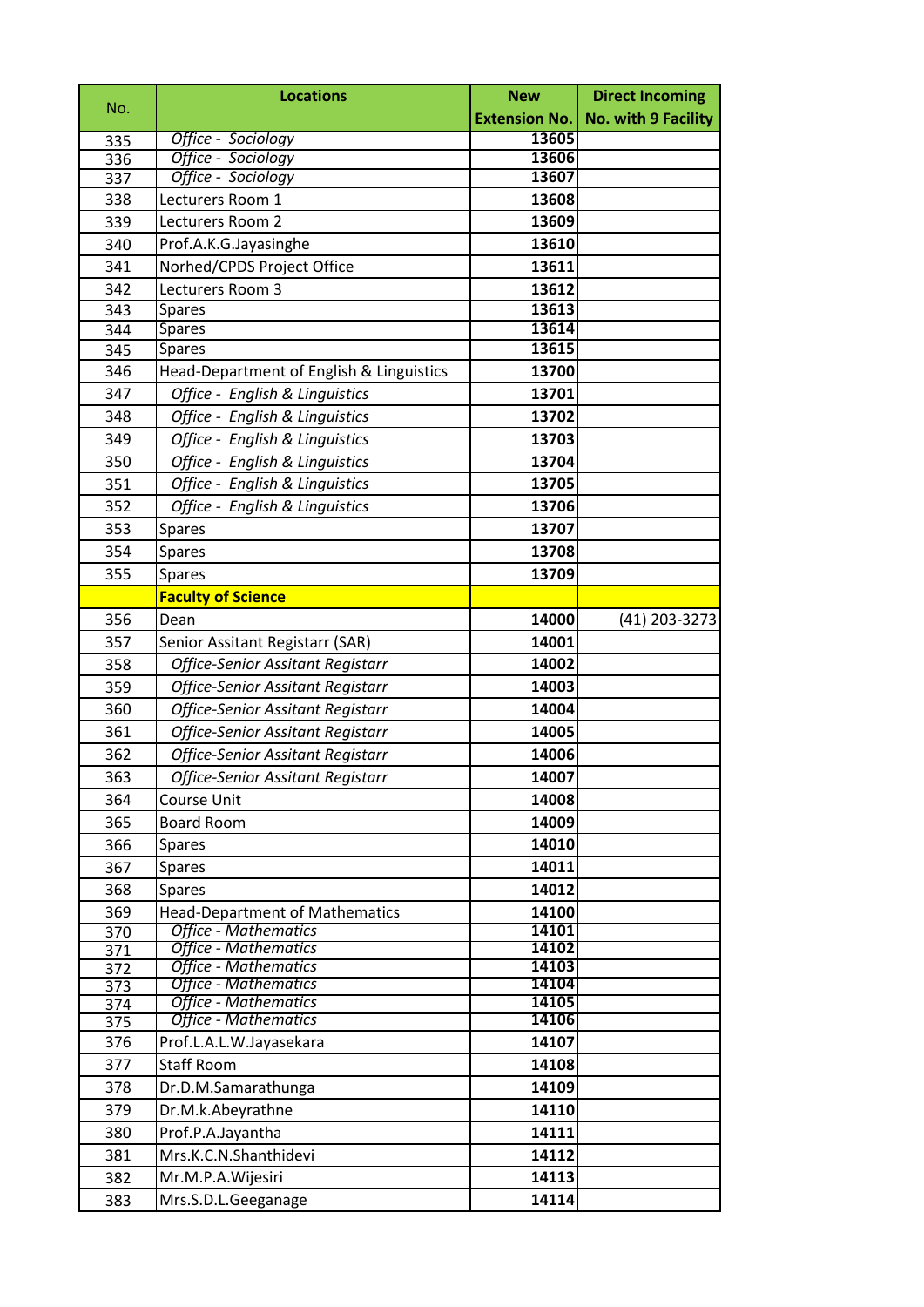| No. | <b>Locations</b>                    | <b>New</b> | <b>Direct Incoming</b>              |
|-----|-------------------------------------|------------|-------------------------------------|
|     |                                     |            | Extension No.   No. with 9 Facility |
| 384 | Dr.Somathilaka                      | 14115      |                                     |
| 385 | Stat.Lab                            | 14116      |                                     |
| 386 | <b>Spares</b>                       | 14117      |                                     |
| 387 | <b>Spares</b>                       | 14118      |                                     |
| 388 | Spares                              | 14119      |                                     |
| 389 | <b>Head-Department of Physics</b>   | 14200      |                                     |
| 390 | Office - Physics                    | 14201      |                                     |
| 391 | Office - Physics                    | 14202      |                                     |
| 392 | Office - Physics                    | 14203      |                                     |
| 393 | Office - Physics                    | 14204      |                                     |
| 394 | Office - Physics                    | 14205      |                                     |
| 395 | Office - Physics                    | 14206      |                                     |
| 396 | Prof.(Mrs) Kanthi Yapa              | 14207      |                                     |
| 397 | Dr.K.P.S.Jayathilake                | 14208      |                                     |
| 398 | Prof.W.G.D.Dharmarathne             | 14209      |                                     |
| 399 | Mr.E.M.Ranathunga                   | 14210      |                                     |
| 400 | Lab (1st Year)                      | 14211      |                                     |
| 401 | Lab (3rdt Year)                     | 14212      |                                     |
| 402 | Computer Lab                        | 14213      |                                     |
| 403 | <b>Demonstrators Room</b>           | 14214      |                                     |
| 404 | Spares                              | 14215      |                                     |
| 405 | <b>Spares</b>                       | 14216      |                                     |
| 406 | <b>Spares</b>                       | 14217      |                                     |
| 407 | <b>Head-Department of Chemistry</b> | 14300      |                                     |
| 408 | Office - Chemistry                  | 14301      |                                     |
| 409 | Office - Chemistry                  | 14302      |                                     |
| 410 | Office - Chemistry                  | 14303      |                                     |
| 411 | Office - Chemistry                  | 14304      |                                     |
| 412 | Office - Chemistry                  | 14305      |                                     |
| 413 | Office - Chemistry                  | 14306      |                                     |
| 414 | Prof.(Ms) H.M.K.K.Pathirana         | 14307      |                                     |
| 415 | Dr.(Mrs) Madurani Edirisooriya      | 14308      |                                     |
| 416 | Prof. Vajira Bulugahapitiya         | 14309      |                                     |
| 417 | EL 01 lab                           | 14310      |                                     |
| 418 | Prof.Ginasena Hewage                | 14311      |                                     |
| 419 | Computer lab -Prof.L.A.Panamgama    | 14312      |                                     |
| 420 | <b>Instrument Room</b>              | 14313      |                                     |
| 421 | Dr. Anura Dissanayake               | 14314      |                                     |
| 422 | <b>Spares</b>                       | 14315      |                                     |
| 423 | <b>Spares</b>                       | 14316      |                                     |
| 424 | <b>Spares</b>                       | 14317      |                                     |
| 425 | <b>Head-Department of Botany</b>    | 14400      |                                     |
| 426 | Office - Botany                     | 14401      |                                     |
| 427 | Office - Botany                     | 14402      |                                     |
| 428 | Office - Botany                     | 14403      |                                     |
| 429 | Office - Botany                     | 14404      |                                     |
| 430 | Office - Botany                     | 14405      |                                     |
| 431 | Office - Botany                     | 14406      |                                     |
|     |                                     |            |                                     |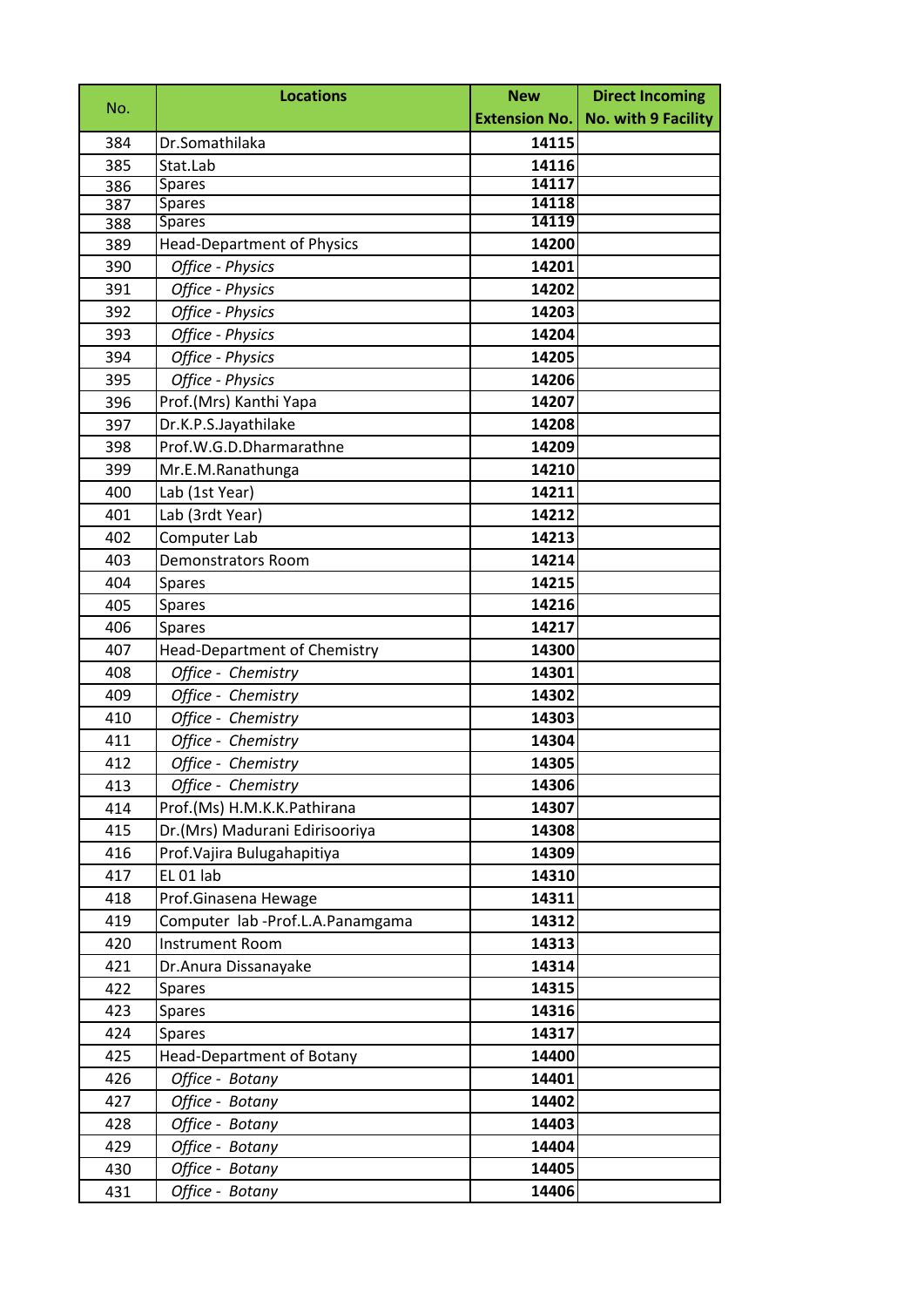|     | <b>Locations</b>                    | <b>New</b>           | <b>Direct Incoming</b>     |
|-----|-------------------------------------|----------------------|----------------------------|
| No. |                                     | <b>Extension No.</b> | <b>No. with 9 Facility</b> |
| 432 | Prof.L.p.Jayatissa                  | 14407                |                            |
| 433 | Dr.(Ms) N.p.Dissanayake             | 14408                |                            |
| 434 | Dr.K.Masakorala                     | 14409                |                            |
| 435 | Prof.Saman Abeysignhe               | 14410                |                            |
| 436 | Dr.T.G.Dayananda                    | 14411                |                            |
| 437 | Mr.Rasanga                          | 14412                |                            |
| 438 | <b>Technical officer</b>            | 14413                |                            |
| 439 | Advance Lab 01                      | 14414                |                            |
| 440 | Advance Lab 02                      | 14415                |                            |
| 441 | <b>Spares</b>                       | 14416                |                            |
| 442 | Spares                              | 14417                |                            |
| 443 | <b>Spares</b>                       | 14418                |                            |
| 444 | <b>Head-Department of Zoology</b>   | 14500                |                            |
| 445 | Office - Zoology                    | 14501                |                            |
| 446 | Office - Zoology                    | 14502                |                            |
| 447 | Office - Zoology                    | 14503                |                            |
| 448 | Office - Zoology                    | 14504                |                            |
| 449 | Office - Zoology                    | 14505                |                            |
| 450 | Office - Zoology                    | 14506                |                            |
| 451 | Prof.(Mrs) Kumudu de Silva          | 14507                |                            |
| 452 | Prof.(Mrs) Suneetha Gunawickrama    | 14508                |                            |
| 453 | Prof.(Mrs) Vineetha Wickramasinghe  | 14509                |                            |
| 454 | Lecturer Room                       | 14510                |                            |
| 455 | Prof.(Mrs) Jeewanthi Amarasinghe    | 14511                |                            |
| 456 | Reaserch Lab- Mr.Dharamasiri        | 14512                |                            |
| 457 | Dr.(Mrs) Hemali Munasinghe          | 14513                |                            |
| 458 | EL Lab 01                           | 14514                |                            |
| 459 | EL Lab 02                           | 14515                |                            |
| 460 | <b>Spares</b>                       | 14516                |                            |
| 461 | Spares                              | 14517                |                            |
| 462 | Spares                              | 14518                |                            |
| 463 | Head-Department of Computer Science | 14600                |                            |
| 464 | Office - Computer Science           | 14601                |                            |
| 465 | Office - Computer Science           | 14602                |                            |
| 466 | Office - Computer Science           | 14603                |                            |
| 467 | Office - Computer Science           | 14604                |                            |
| 468 | Office - Computer Science           | 14605                |                            |
| 469 | Office - Computer Science           | 14606                |                            |
| 470 | Record Room                         | 14607                |                            |
| 471 | Mr.Anura Lorensuhewa                | 14608                |                            |
| 472 | Dr.Tharaka/Dr.Jeewani               | 14609                |                            |
| 473 | Staff Room 02 Side 1-Left           | 14610                |                            |
| 474 | Staff Room 02 Side 1-Right          | 14611                |                            |
| 475 | Staff Room Outside Left             | 14612                |                            |
| 476 | Staff Room Outside Right            | 14613                |                            |
| 477 | Comference Room                     | 14614                |                            |
| 478 | Mini Auditorium                     | 14615                |                            |
| 479 | <b>Spares</b>                       | 14616                |                            |
| 480 | <b>Spares</b>                       | 14617                |                            |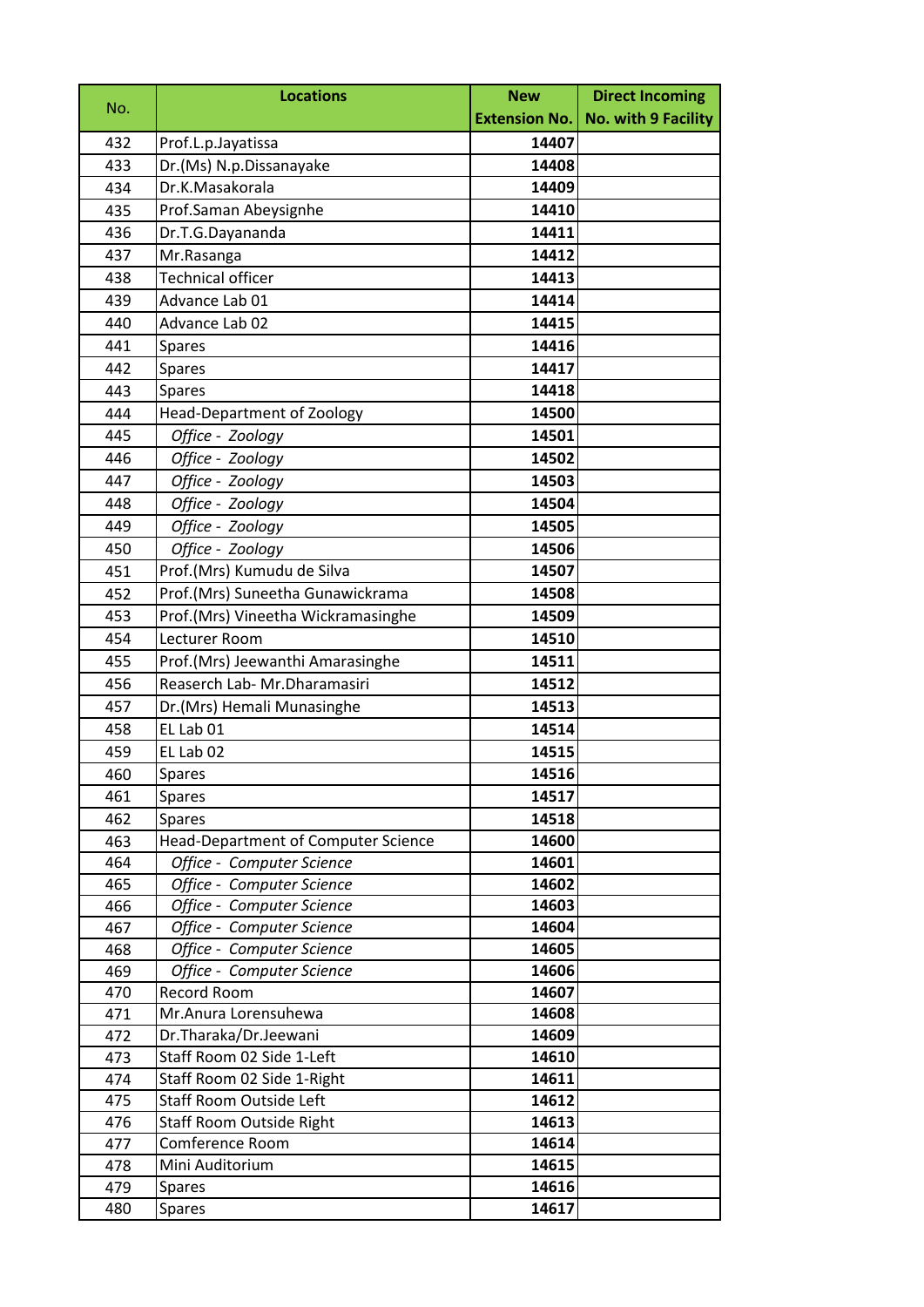| No. | <b>Locations</b>                          | <b>New</b>           | <b>Direct Incoming</b>     |
|-----|-------------------------------------------|----------------------|----------------------------|
|     |                                           | <b>Extension No.</b> | <b>No. with 9 Facility</b> |
| 481 | <b>Spares</b>                             | 14618                |                            |
|     | <b>Faculty of Mangement &amp; Finance</b> |                      |                            |
| 482 | Dean                                      | 15000                | (41) 203-3274              |
| 483 | Senior Assitant Registarr (SAR)           | 15001                |                            |
| 484 | <b>Office-Senior Assitant Registarr</b>   | 15002                |                            |
| 485 | <b>Office-Senior Assitant Registarr</b>   | 15003                |                            |
| 486 | <b>Office-Senior Assitant Registarr</b>   | 15004                |                            |
| 487 | Office-Senior Assitant Registarr          | 15005                |                            |
| 488 | <b>Office-Senior Assitant Registarr</b>   | 15006                |                            |
| 489 | Office-Senior Assitant Registarr          | 15007                |                            |
| 490 | <b>Printing Unit</b>                      | 15008                |                            |
| 491 | <b>System Analysist</b>                   | 15009                |                            |
| 492 | Computer Lab                              | 15010                |                            |
| 493 | Security                                  | 15011                |                            |
| 494 | <b>Spares</b>                             | 15012                |                            |
| 495 | Spares                                    | 15013<br>15014       |                            |
| 496 | <b>Spares</b>                             |                      |                            |
| 497 | <b>Head-Department of Marketing</b>       | 15100                |                            |
| 498 | Office - Marketing                        | 15101                |                            |
| 499 | Office - Marketing                        | 15102                |                            |
| 500 | Office - Marketing                        | 15103                |                            |
| 501 | Office - Marketing                        | 15104                |                            |
| 502 | Office - Marketing                        | 15105                |                            |
| 503 | Office - Marketing                        | 15106                |                            |
| 504 | Lecturer Room                             | 15107                |                            |
| 505 | Dr.T.S.L.W.Gunawardene                    | 15108                |                            |
| 506 | Prof.P.A.P.S.Kumara                       | 15109                |                            |
| 507 | Mr.A.C.Karunarathne                       | 15110                |                            |
| 508 | Mrs.G.P.K.Nishadi                         | 15111                |                            |
| 509 | Mrs.P.K.C.Dinesha                         | 15112                |                            |
| 510 | Mr.W.M.R.Laksiri                          | 15113                |                            |
| 511 | Mr.W.m.T.R.Wijesundara                    | 15114                |                            |
| 512 | Mr.S.A.Buddhika                           | 15115                |                            |
| 513 | <b>Spares</b>                             | 15116                |                            |
| 514 | <b>Spares</b>                             | 15117                |                            |
| 515 | <b>Spares</b>                             | 15118                |                            |
| 516 | Head-Department of Management & Enterp    | 15200                |                            |
| 517 | Office - Management & Enterprises         | 15201                |                            |
| 518 | Office - Management & Enterprises         | 15202                |                            |
| 519 | Office - Management & Enterprises         | 15203                |                            |
| 520 | Office - Management & Enterprises         | 15204                |                            |
| 521 | Office - Management & Enterprises         | 15205                |                            |
| 522 | Office - Management & Enterprises         | 15206                |                            |
| 523 | Lecturer Room                             | 15207                |                            |
| 524 | Lecturer Room                             | 15208                |                            |
| 525 | Prof.(Mrs) H.S.C.Perera                   | 15209                |                            |
| 526 | Dr.T.Hemarathna                           | 15210                |                            |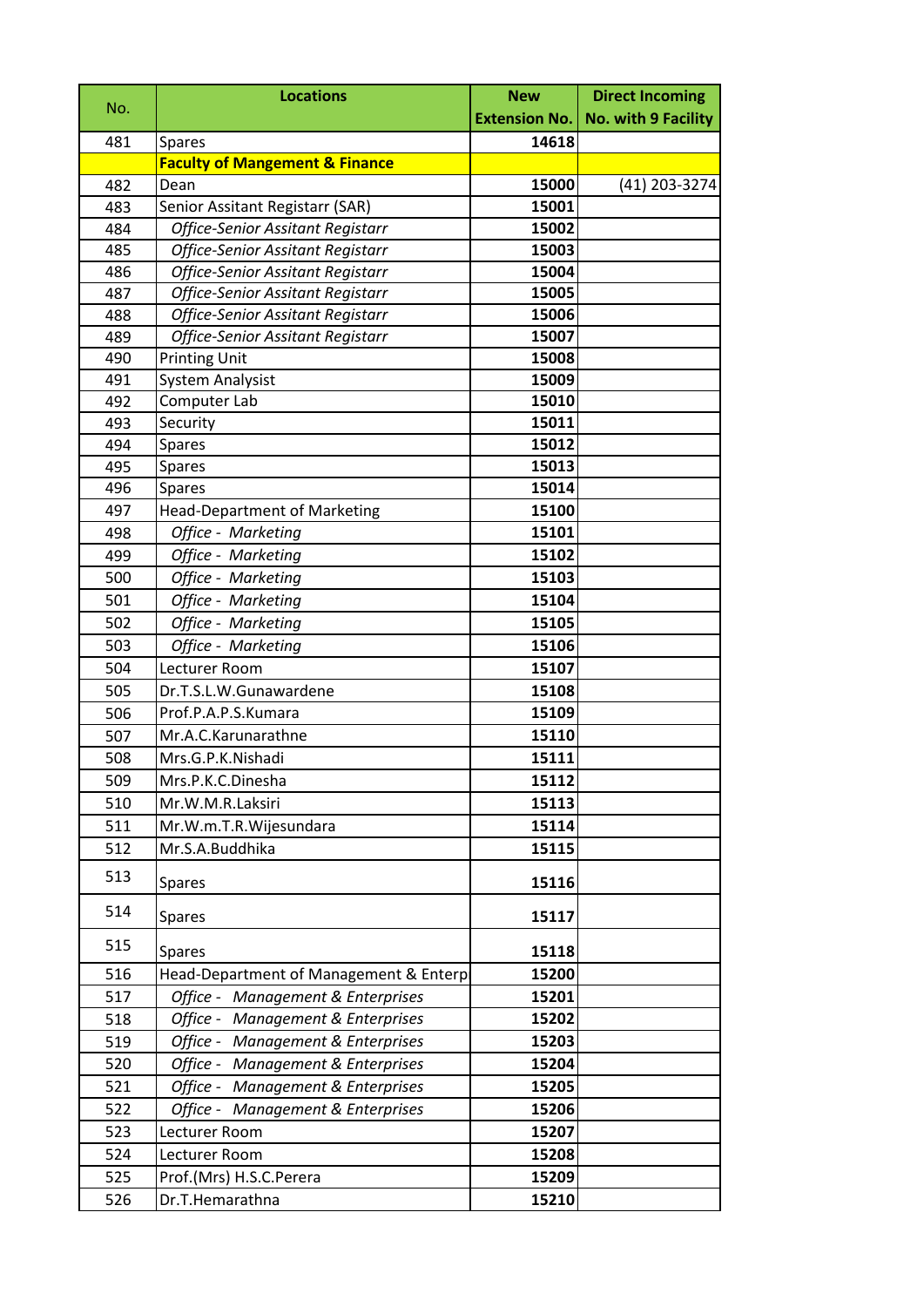| No. | <b>Locations</b>                                                | <b>New</b> | <b>Direct Incoming</b>              |
|-----|-----------------------------------------------------------------|------------|-------------------------------------|
|     |                                                                 |            | Extension No.   No. with 9 Facility |
| 527 | Mr.R.M.Rathnayake                                               | 15211      |                                     |
| 528 | Mr.R.M.D.D. Rathnayake                                          | 15212      |                                     |
| 529 | Mrs.K.A.S.Sriyani                                               | 15213      |                                     |
| 530 | Mrs.J.Ramawickrama                                              | 15214      |                                     |
| 531 | <b>Spares</b>                                                   | 15215      |                                     |
| 532 | <b>Spares</b>                                                   | 15216      |                                     |
| 533 | Spares                                                          | 15217      |                                     |
| 534 | Head-Department of Accounts & Finance                           | 15300      |                                     |
| 535 | Office - Accounts & Finance                                     | 15301      |                                     |
| 536 | Office - Accounts & Finance                                     | 15302      |                                     |
| 537 | Office - Accounts & Finance                                     | 15303      |                                     |
| 538 | Office - Accounts & Finance                                     | 15304      |                                     |
| 539 | Office - Accounts & Finance                                     | 15305      |                                     |
| 540 | Office - Accounts & Finance                                     | 15306      |                                     |
| 541 | Mrs.M.W.Indrani                                                 | 15307      |                                     |
| 542 | Mrs.M.S.Nanayakkara                                             | 15308      |                                     |
| 543 | Mr.Y.A.M.B.Manawansha                                           | 15309      |                                     |
| 544 | Mr.A.G.Deepal                                                   | 15310      |                                     |
| 545 | Mr.H.D.V.I.Abeywickrama                                         | 15311      |                                     |
| 546 | Dr.M.K.Wanniarchchige                                           | 15312      |                                     |
| 547 | Mrs.G.A.N.Darshi                                                | 15313      |                                     |
| 548 | <b>Spares</b>                                                   | 15314      |                                     |
| 549 | <b>Spares</b>                                                   | 15315      |                                     |
| 550 | <b>Spares</b>                                                   | 15316      |                                     |
| 551 | Head-Department of Human Resources Man                          | 15400      |                                     |
| 552 | Office - Human Resources Management                             | 15401      |                                     |
| 553 | Office - Human Resources Management                             | 15402      |                                     |
| 554 | Office - Human Resources Management                             | 15403      |                                     |
| 555 | Office - Human Resources Management                             | 15404      |                                     |
| 556 | Office - Human Resources Management                             | 15405      |                                     |
| 557 | Office - Human Resources Management                             | 15406      |                                     |
| 558 | Lecturer 01                                                     | 15407      |                                     |
| 559 | Lecturer 02                                                     | 15408      |                                     |
| 560 | Lecturer 03                                                     | 15409      |                                     |
| 561 | Lecturer 04                                                     | 15410      |                                     |
| 562 | Lecturer 05                                                     | 15411      |                                     |
| 563 | Lecturer 06                                                     | 15412      |                                     |
| 564 | Lecturer 07                                                     | 15413      |                                     |
| 565 | <b>Spares</b>                                                   | 15414      |                                     |
| 566 | <b>Spares</b>                                                   | 15415      |                                     |
| 567 | <b>Spares</b>                                                   | 15416      |                                     |
|     | <b>Faculty of Fisheries and Marine Science &amp; Technology</b> |            |                                     |
| 568 | Dean                                                            | 16000      | (41) 203-3275                       |
| 569 | Senior Assitant Registarr (SAR)                                 | 16001      |                                     |
| 570 | <b>Office-Senior Assitant Registarr</b>                         | 16002      |                                     |
| 571 | <b>Office-Senior Assitant Registarr</b>                         | 16003      |                                     |
| 572 | <b>Office-Senior Assitant Registarr</b>                         | 16004      |                                     |
| 573 | Office-Senior Assitant Registarr                                | 16005      |                                     |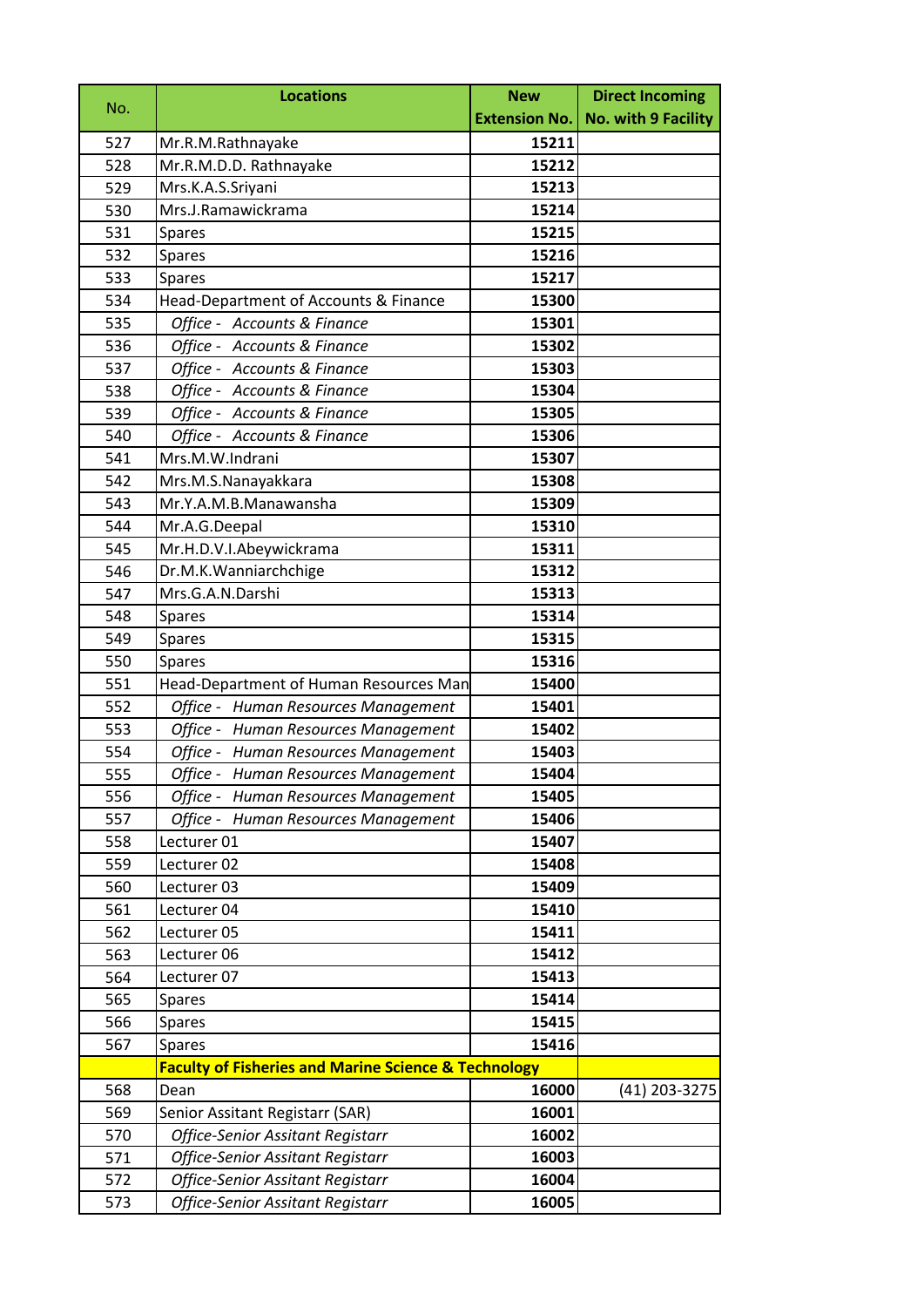| No. | <b>Locations</b>                           | <b>New</b>           | <b>Direct Incoming</b> |
|-----|--------------------------------------------|----------------------|------------------------|
|     |                                            | <b>Extension No.</b> | No. with 9 Facility    |
| 574 | <b>Office-Senior Assitant Registarr</b>    | 16006                |                        |
| 575 | <b>Office-Senior Assitant Registarr</b>    | 16007                |                        |
| 576 | Security                                   | 16008                |                        |
| 577 | <b>Spares</b>                              | 16009                |                        |
| 578 | Spares                                     | 16010                |                        |
| 579 | Spares                                     | 16011                |                        |
| 580 | Spares                                     | 16012                |                        |
| 581 | <b>Spares</b>                              | 16013                |                        |
| 582 | Head-Department of Fisheries & Aquaculture | 16100                |                        |
| 583 | Office - Fisheries & Aquaculture           | 16101                |                        |
| 584 | Office - Fisheries & Aquaculture           | 16102                |                        |
| 585 | Office - Fisheries & Aquaculture           | 16103                |                        |
| 586 | Office - Fisheries & Aquaculture           | 16104                |                        |
| 587 | Office - Fisheries & Aquaculture           | 16105                |                        |
| 588 | Office - Fisheries & Aquaculture           | 16106                |                        |
| 589 | Lecturer 01                                | 16107                |                        |
| 590 | Lecturer 02                                | 16108                |                        |
| 591 | Lecturer 03                                | 16109                |                        |
| 592 | Lecturer 04                                | 16110                |                        |
| 593 | Lecturer 05                                | 16111                |                        |
| 594 | Lecturer 06                                | 16112                |                        |
| 595 | Lecturer 07                                | 16113                |                        |
| 596 | Lecturer 08                                | 16114                |                        |
| 597 | Lecturer 09                                | 16115                |                        |
| 598 | Lecturer 10                                | 16116                |                        |
| 599 | Spares                                     | 16117                |                        |
| 600 | <b>Spares</b>                              | 16118                |                        |
| 601 | Spares                                     | 16119                |                        |
| 602 | Head-Department of Oceanography & Marin    | 16200                |                        |
| 603 | Office - Oceanography & Marine Geology     | 16201                |                        |
| 604 | Office - Oceanography & Marine Geology     | 16202                |                        |
| 605 | Office - Oceanography & Marine Geology     | 16203                |                        |
| 606 | Office - Oceanography & Marine Geology     | 16204                |                        |
| 607 | Office - Oceanography & Marine Geology     | 16205                |                        |
| 608 | Office - Oceanography & Marine Geology     | 16206                |                        |
| 609 | Lecturer 01                                | 16207                |                        |
| 610 | Lecturer 02                                | 16208                |                        |
| 611 | Lecturer 03                                | 16209                |                        |
| 612 | Lecturer 04                                | 16210                |                        |
| 613 | Lecturer 05                                | 16211                |                        |
| 614 | Lecturer 06                                | 16212                |                        |
| 615 | Lecturer 07                                | 16213                |                        |
| 616 | Lecturer 08                                | 16214                |                        |
| 617 | Lecturer 09                                | 16215                |                        |
| 618 | Lecturer 10                                | 16216                |                        |
| 619 | <b>Spares</b>                              | 16217                |                        |
| 620 | Spares                                     | 16218                |                        |
| 621 | <b>Spares</b>                              | 16219                |                        |
|     |                                            |                      |                        |